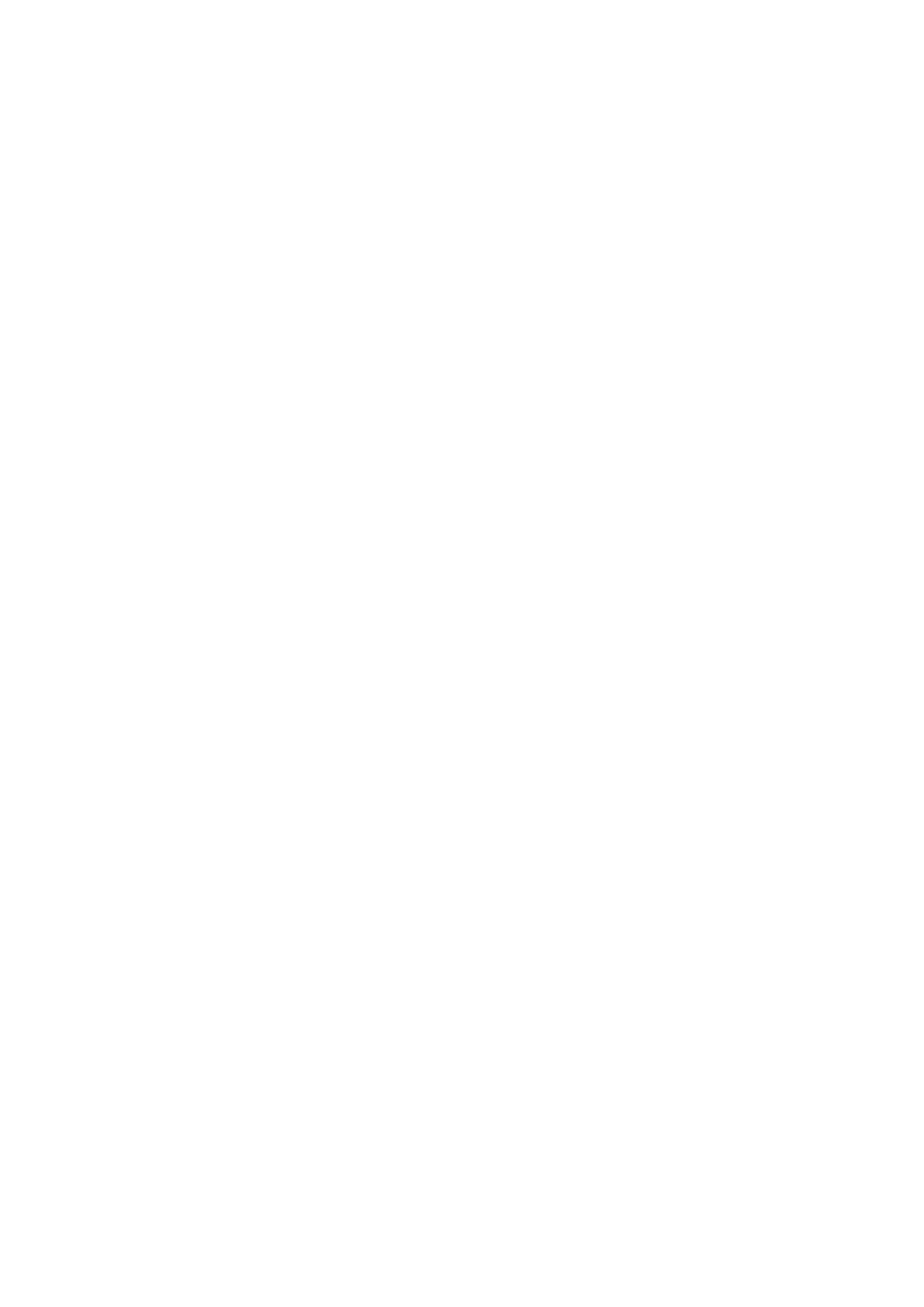# **CUSTOMER PRIVACY NOTICE**

At Moneytree Wealth Management Ltd we respect your privacy and the confidentiality of your personal information.

# **WHO ARE WE?**

Moneytree Wealth Management Ltd is an appointed representative of Quilter Financial Services Limited and Quilter Mortgage Planning Limited who are part of the Quilter Group of companies.

For further details on the companies in our group, please visit https://www.quilter.com/about-us/our-brands/

This Privacy Notice explains:

- Who we are
- What personal information we collect
- How we use your personal information
- Who we share your information with and why
- How we keep your information secure
- Your rights
- How to contact us

### **WHO WE ARE**

Moneytree Wealth Management Ltd provide financial planning solutions and advice through experienced and qualified advisers based in the UK.

Currently Moneytree Wealth Management Ltd and Quilter Financial Planning (Quilter) jointly determine the purposes and means of processing personal client data relating to giving advice. This means we are joint data controllers for these core advice giving activities and therefore responsible for managing this client data and ensuring compliance.

However, Moneytree Wealth Management Ltd is solely responsible for some activities, for example any direct marketing that we undertake.

### **WHAT PERSONAL INFORMATION WE COLLECT**

Personal information includes your name, address, or phone number and other information that is not otherwise publicly available. We collect personal information about you when you contact us about products and services, visit a financial advisor, visit a website we may have or register to receive one of our newsletters (if applicable).

The type of personal information we collect will depend on the purpose for which it is collected and includes:

- Contact details
- Information to verify your identity
- Family, lifestyle, health and financial information
- Payment details

We collect personal information directly from you. For example, we ask for personal information at the start of our relationship and in subsequent communications in order to check your identity, and protect you from fraud. This is a legal requirement and is important to help safeguard you against potential crime.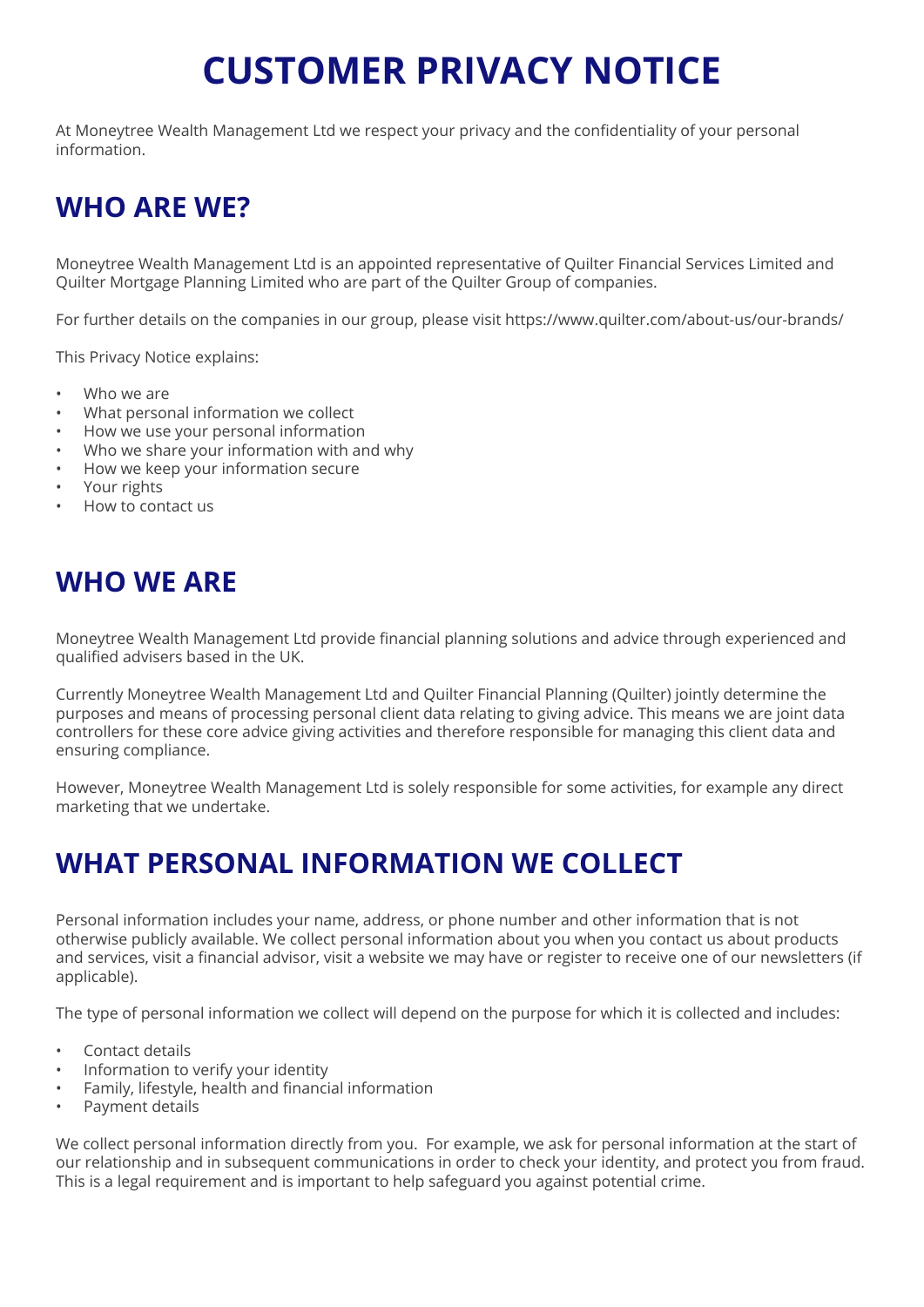### **SPECIAL CATEGORY INFORMATION**

In some instances, it is necessary to collect more sensitive information (such as health or lifestyle information) which is called special category data. This is to allow us to provide our financial advice service to you. We will always obtain your consent during the advice process to gather this data and explain what information we require and why it is needed. Sensitive personal information will always be processed and stored securely. You can withdraw your consent at any time to us processing this data, however, this may mean that you can no longer access the service or product the information was gathered for.

### **COOKIES**

We also collect information about you from other sources. For example, our website automatically collects information from your computer using "cookies" which provides us with limited personal information. Cookies are small text files that are placed on your computer by websites that you visit. They are widely used in order to make websites work, or work more efficiently, as well as to provide information to the website owners. For further information visit www.aboutcookies.org or www.allaboutcookies.org.

You can set your browser not to accept cookies and the above websites tell you how to remove cookies from your browser. However, in a few cases some of our website features may not function as a result.

### **DATA RETENTION**

We keep your personal information only as long as is necessary for the purpose for which it was collected and to meet regulatory or legislative requirements.

Advice data is retained for 50 years to meet our regulatory requirements.

Personal information will be securely disposed of when it's no longer required, in accordance with our Data Retention and Disposal Schedule. A copy of this is available using the contact details below.

### **ON WHAT BASIS DO WE COLLECT DATA**

The processing of your personal data is allowed under a number of lawful basis. The data required for the provision of products and services is processed on the basis there is a contract with you to do so. Any relevant marketing activity we undertake is done because as a firm we have a legitimate interest to do so however you have rights, as listed below, which impact how we can use and process your data.

### **HOW WE USE YOUR PERSONAL INFORMATION**

We process your information in order to support and maintain our contractual relationship with you and to comply with legal and regulatory requirements. This includes the following:

- Providing our advice, products or services to you
- Carrying out transactions you have requested
- Confirming and verifying your identity for security purposes
- Credit scoring and assessment, and credit management (where applicable)
- Detecting and preventing fraud, crime, money laundering or other malpractice.

To investigate any complaint or enquiry raised in regards to your adviser or the advice given

We also process your data for specific business purposes to enable us to give you the best products and services and the best and most secure experience. For example, we process your information to send you marketing that is tailored to your interests.

Our business purposes include the following:

- Enhancing, modifying, and personalizing our services for the benefit of our customers
- Providing communications which we think will be of interest to you
- Market or customer satisfaction research or statistical analysis
- Audit and record keeping purposes
- Enhancing the security of our network and information systems.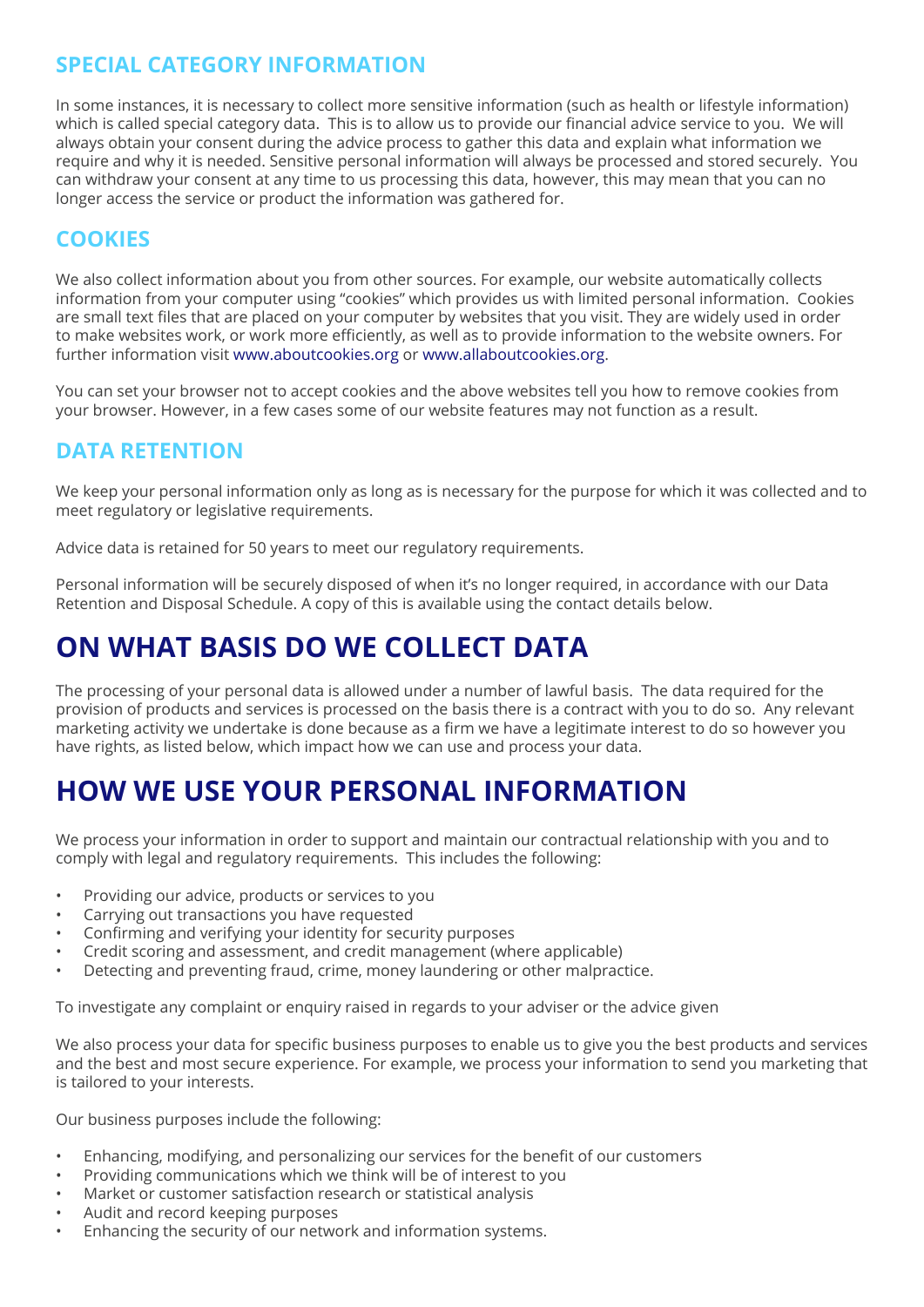Supporting the testing and maintenance of systems

You have the right to object to this processing if you wish, please see "YOUR RIGHTS" section below. Please bear in mind that if you object this may affect our ability to carry out the tasks above for your benefit

We may also process your personal data as part of an acquisition or sale. Should this happen, you will notified

# **WHO WE SHARE YOUR INFORMATION WITH AND WHY**

We share your information with trusted third parties who perform tasks for us and help us to provide the services you require these include:

- Quilter Financial Planning Limited;
- Other adviser firms in the network for the purpose of providing you with advice (with your Consent);
- The Quilter Group of companies to enhance the services and products we can offer you;
- Third parties to verify your identity, in line with money laundering or other requirements (this may involve carrying out checks with credit reference databases);
- Third parties who perform tasks for us to help us set up or service your plan (these third parties may be based in countries outside the UK but where they are, we'll undertake an assessment of safeguards in place);
- Other organisations, including regulatory bodies, the police and fraud prevention agencies, to prevent and detect fraud;
- Third parties where required by law, court order or regulation; and
- Third parties as part of an acquisition or sale.
- The Quilter group or third parties for assurance or audit purpose

### **HOW WE KEEP YOUR INFORMATION SECURE**

We're committed to ensuring the confidentiality of the personal information that we hold and we continue to review our security controls and related policies and procedures to ensure that your personal information remains secure.

When we contract with third parties, we impose appropriate security, privacy and confidentiality obligations on them to ensure that personal information is kept secure.

If we work with third parties in countries outside the UK, we ensure these are countries that the European Commission has confirmed have an adequate level of protection for personal information, or the organisation receiving the personal data has provided adequate safeguards.

In limited circumstances, data may be accessed outside of the UK i.e. by employees when they travel. In these circumstances, we ensure there are appropriate information security measures in place to safeguard your information.

#### **Profiling**

Basic identifiers about you (e.g. your name and address) is matched with information from Experian Marketing Services to create demographics and infer customer 'types' so that Quilter Financial Planning and the Quilter group of companies can define groups based on factors like interests, age, location and more. This helps Quilter Financial Planning and the Quilter group of companies better understand our customers in order to adapt and improve our products and services.

If you would like to know more about the information we receive from Experian Marketing Services, you can visit their website (www.experian.co.uk/privacy/consumer-information-portal) which explains who Experian Marketing Services are, what they do and why.

#### **YOUR RIGHTS**

Moneytree Wealth Management Ltd tries to be as open as it can be in terms of giving people access to their personal information and therefore have outlined your rights below. This privacy notice was drafted with brevity and clarity in mind, therefore further information can be gathered by contacting us using the details below, or more information about your data protection rights can be found here: https://ico.org.uk/fororganisations/guide-to-the-general-data-protection-regulation-gdpr/individual-rights/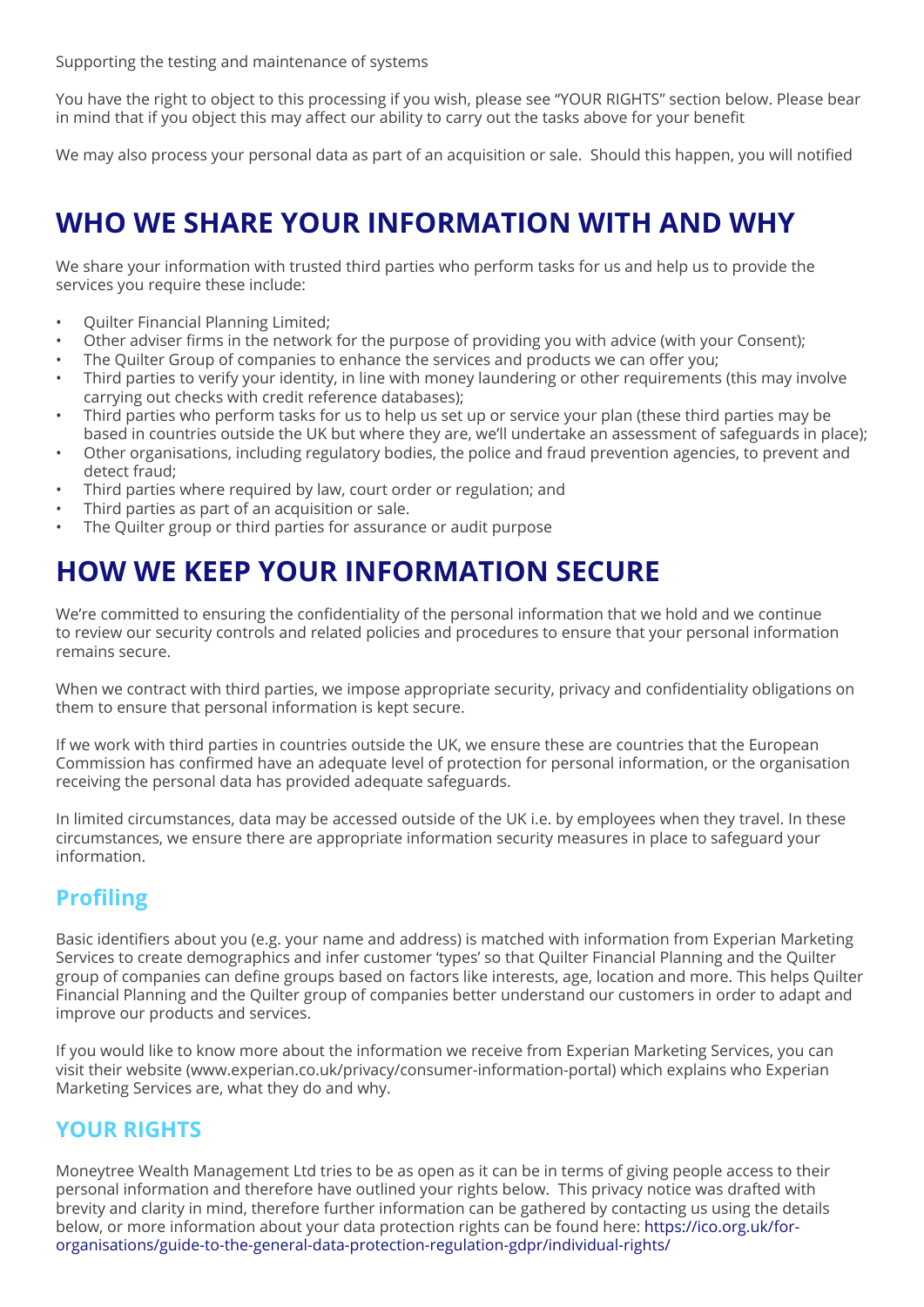### **MARKETING**

You have the right to opt out of marketing information and tell us what your communication preferences are by contacting Quilter Financial Services using the details provided at the end of this notice or by using the opt out option below or on any email marketing. You may opt out at any time if you don't want to receive any further communications of this nature.

### **INDIVIDUAL DATA RIGHTS AND REQUESTS**

- The right to be informed You can request that we provide 'fair processing information', typically through this privacy notice;
- The right of access You may request a copy of the personal information we hold about you using the contact details found on the end of this privacy notice;
- The right to rectification The accuracy of your personal information is important to us. You have the right to ask us to update or correct your personal information;
- The right to erasure You may request the deletion or removal of personal data where there's no compelling reason for its continued processing;
- The right to object You may object to the processing of your data based on legitimate interests;
- The right to restrict processing You have a right to request we 'block' or suppress processing of your personal data;
- The right to data portability You may request to obtain and reuse your data; and
- The right not to be subject to automated decision-making including profiling.

If you wish to correct, restrict, delete or make changes to your personal information, or any of the data subject rights listed above, please contact us at the number/address listed below.

# **HOW TO CONTACT US**

If you have questions about this notice, need further information about our privacy practices, or wish to give or withdraw consent, exercise preferences or correct your personal information, please contact us using the following details. Quilter will liaise with Moneytree Wealth Management on your behalf to effect your requests.

The Office of Data Protection Quilter Financial Planning Limited Senator House 85 Queen Victoria Street London EC4V 4AB QFPDataGuardian@quilter.com

# **HOW TO COMPLAIN**

If you wish to raise a complaint about how we have handled your personal data, you can contact The Office of Data Protection who will investigate the matter.

If you are not satisfied with our response or believe we are not processing your personal data in accordance with the law you can complain to our regulator:

Information Governance department Information Commissioner's Office Wycliffe House Water Lane Wilmslow Cheshire SK9 5AF

Telephone: 0303 123 1113

www.ico.org.uk/concerns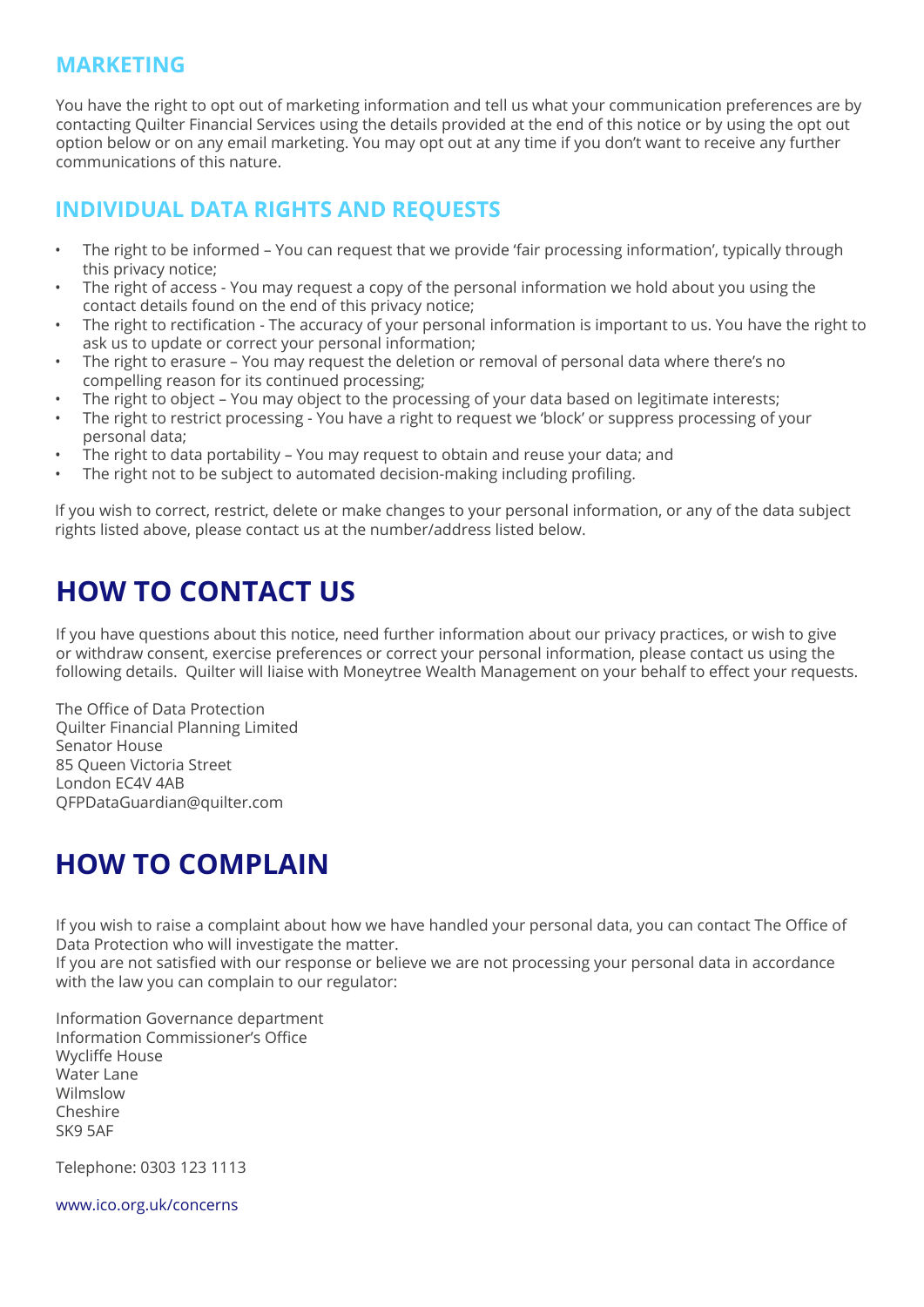#### **CONSENT TO GATHER SPECIAL CATEGORY DATA**

As detailed above, in some instances, it is necessary for us to collect more sensitive information (such as health or lifestyle information) which is called special category data. This is to allow us to provide our financial advice service to you. This is where we need to gather your consent to the collection and processing of this data. You can withdraw your consent at any time to us processing this data, however, this may mean that you can no longer access the service or product the information was gathered for.

#### **ELECTRONIC MARKETING**

You may have heard about the new General Data Protection Regulation ("GDPR"), that came into effect on May 25, 2018. To help comply with GDPR consent requirements, we need to confirm that you would like to receive content from us.

We would love to occasionally contact you with client and market updates that hopefully will be of interest to you. We will never pass on your information to any third parties and you can always update your preferences in the future. Please let us know all the ways you would like to hear from us:

| Email                    | Social Media | Direct Mail<br>SMS       |
|--------------------------|--------------|--------------------------|
| <b>Client name:</b>      |              | <b>Client name:</b>      |
| <b>Client signature:</b> |              | <b>Client signature:</b> |
| Date:                    |              | Date:                    |